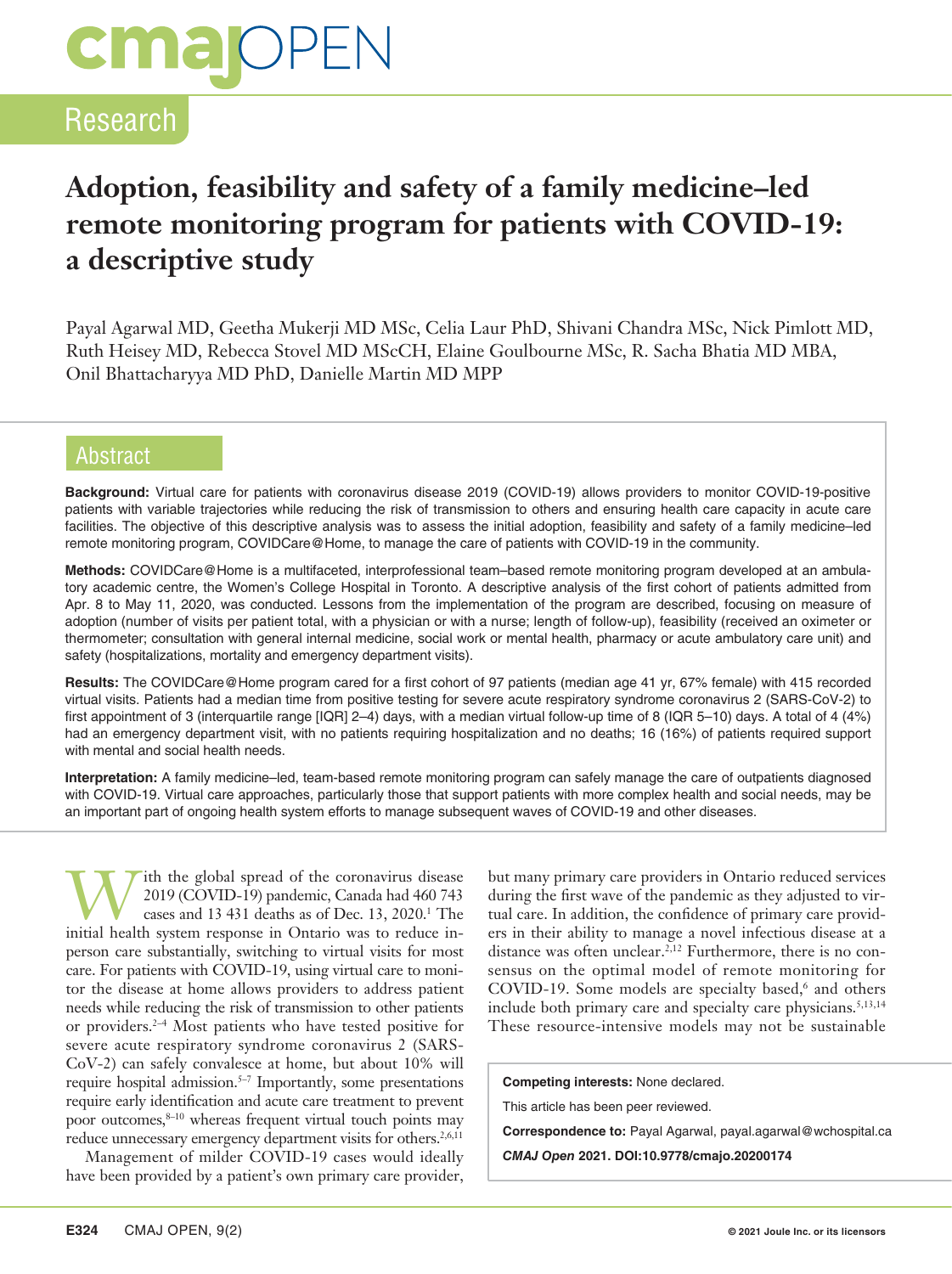with rising case counts and may not be generalizable to other contexts. Many models are disease focused and algorithm dependent, and are not designed to manage patient comorbidities and the inevitable psychosocial issues that arise during the illness.5,6,13,14

A family medicine–led interprofessional model of remote home monitoring for patients with COVID-19, COVID-Care@Home, was developed in an ambulatory academic centre in Toronto, with a focus on patients who did not have a pre-existing, close connection to primary care. In this study, we aimed to describe the model of care in COVIDCare@ Home and discuss its initial adoption, feasibility and safety in the first 5 weeks.

#### **Methods**

#### **Design and setting**

Women's College Hospital is an ambulatory academic hospital located in Toronto. In late March 2020, the hospital partnered with the Department of Family and Community Medicine at the University of Toronto, and Mount Sinai Hospital, an acute care academic hospital that is part of the Sinai Health System, to develop a model of care for patients with COVID-19 in the community. The program was operational on Apr. 8, 2020, with ongoing improvement cycles to improve the model of care delivery as the pandemic evolved. This article includes a descriptive analysis of all patients who had their first appointment from the start of the program until May 11, 2020.

#### **Care model**

COVIDCare@Home offers remote monitoring, using telephone or video visits, 7 days a week by an interprofessional, family medicine–led team for community-based patients with COVID-19 (Appendix 1, available at [www.cmajopen.ca/](http://www.cmajopen.ca/content/x/X/EXX/suppl/DC1) [content/9/2/E324/suppl/DC1](http://www.cmajopen.ca/content/x/X/EXX/suppl/DC1)). The aim of the program was to follow patients during the acute phase of the illness (typically 14 days from symptom onset) or until they were discharged to community-based care from their primary care provider. The team included a family physician, a family medicine resident, a registered nurse, a mental health or social worker, a nurse practitioner and a pharmacist. Specialists, including specialists in general internal medicine, respirology and psychiatry, were available for virtual consultations. Patients also had access to a 24-hour on-call service. All clinicians were recruited from Women's College Hospital and typically worked 1 day a week in the program.

The clinical protocol for remote monitoring, including risk assessment, risk stratification and management plans, were based on clinical expertise and available evidence<sup>2,15</sup> (Appendix 2, available at www.cmajopen.ca/content/9/2/E324/suppl/ DC1). Multiple clinicians, including 6 family physicians, an emergency medicine physician, 2 general internists, a respirologist, an infectious diseases specialist, a psychiatrist and 2 health program administrators, provided iterative input into the clinical assessment tool through virtual meetings and online feedback led by experts in human-centred design.

Initial assessments of all patients were done by the resident, under supervision of the staff physician. Patients could

participate in video visits (using a cellphone, tablet or computer) or by telephone, with access to translation services. Patients were triaged to low, moderate or high risk using clinical judgment. High-risk patients were identified using factors including the following: older than 60 years, presence of multiple comorbidities, trajectory in disease course,<sup>16</sup> clinical symptom of worsening shortness of breath or oxygen saturation less than 94%,<sup>2</sup> and additional social complexities. Follow-up virtual visits were booked with the resident or registered nurse every 1–3 days on the basis of risk. The team held daily huddles and weekly rounds with the full team and specialists to discuss challenging cases or common questions.

Pulse oximeters and thermometers, designed for home consumer use, were couriered to patients thought to be at high risk for respiratory decompensation (on the basis of older age; comorbid illness, including asthma, chronic obstructive pulmonary disease, diabetes and hypertension; and current respiratory symptoms). The nurse practitioner supported case management of patients with complex medical or mental health conditions, and social workers and mental health workers provided brief counselling and access to community resources. The team reached out to each patient's primary care provider (where relevant) to facilitate shared care and send a discharge plan. Care was charted using the Epic electronic medical record (EMR) at Women's College Hospital, which enables secure, EMR-integrated video visits via Zoom and bidirectional asynchronous messaging using a patient portal. A website with resources for patients and physicians was developed to facilitate care (COVIDcare@home.ca). A dashboard cataloguing each patient in the program with their risk level for deterioration and active care issues was developed to facilitate daily team huddles.

#### **Participants**

All community-dwelling patients in the Greater Toronto Area diagnosed with COVID-19 (positive test for SARS-CoV-2 or probable case based on the definition by the Ontario Ministry of Health<sup>17</sup>) were eligible for the program. The primary referral source was the COVID-19 assessment centre at Women's College Hospital. Once they received the results of a positive diagnosis, all patients were offered referral to the COVIDCare@Home program. Patients were also referred, on the basis of clinician judgment, from the Mount Sinai Hospital assessment centres and emergency department, and from acute care or in-patient rehabilitation services at Sinai Health System. Referred patients were excluded only if they did not have access to a phone. All consecutive patients who had their first visit during the study period were included in this study.

#### **Data sources**

Clinical and contextual information regarding patients and COVID-19 diagnosis was collected during virtual clinical encounters and entered into the Epic EMR using a standardized electronic flowsheet (Appendix 2). All data from the flow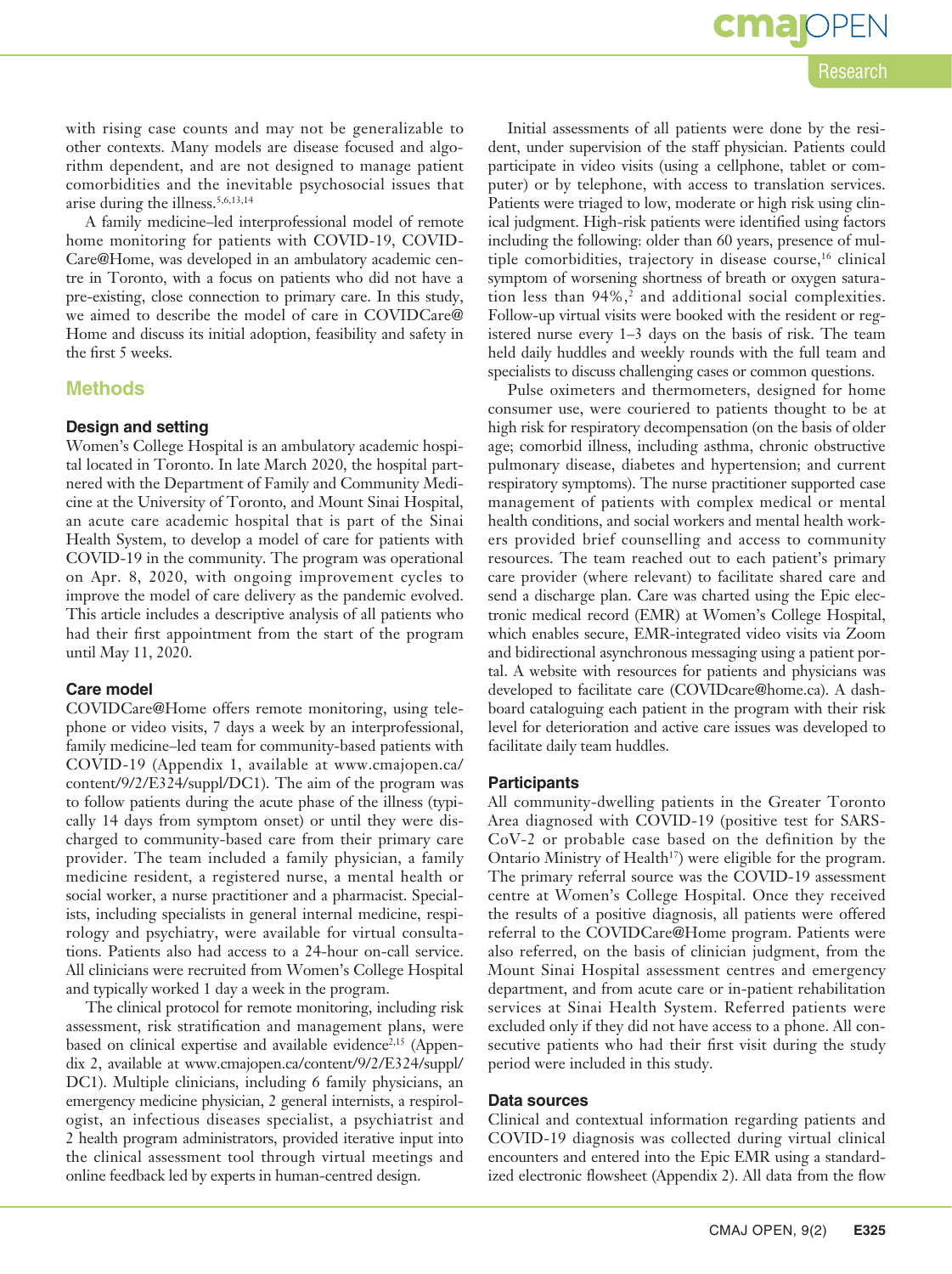# **cma** OPEN

#### Research

sheet on demographic characteristics and program utilization data were electronically extracted. Two researchers, who each received training from the study lead (P.A.) using 10 randomly selected charts, conducted the chart review. Each participant chart was reviewed by 1 researcher to verify data extracted from the flow sheet and to extract additional clinical information. Any identified data discrepancies were reviewed by the study lead (P.A.), and consensus was reached as a group. The study lead (P.A.) reviewed 10 randomly selected charts at the end of the data extraction to ensure accuracy of the data.

#### **Outcomes**

This study was designed to assess implementation outcomes including the adoption, feasibility and safety of the COVID-Care@Home program, as outlined by Proctor and colleagues for the assessment of early-stage innovation.18 Adoption, or "uptake,"<sup>18</sup> was assessed by the number of patients referred who enrolled in the program, the average number of visits per patient, and the follow-up or virtual length of stay (days from first appointment to last appointment). Feasibility, or practicality of the program,<sup>18</sup> was determined by assessing the utilization of resources and services, the access to the program (as measured by median time from positive swab to first appointment), the number of pulse oximeters and thermometers sent, and the number of consultations to social work, general internal medicine or other additional staff. Given the risk of acute morbidity and mortality for patients with COVID-19, safety of the program was also assessed using the rate of emergency department visits, hospitalizations and mortality among participants.

#### **Statistical analysis**

Descriptive analyses were used with continuous variables reported as medians and interquartile ranges (IQRs), and categorical variables reported as numbers and percentages.

#### **Ethics approval**

The study was approved by the local research ethics board at Women's College Hospital (2020-0058-E).

### **Results**

Baseline demographic and clinical characteristics of patients in the COVIDCare@Home program are presented in Table 1. A total of 98 patients met the inclusion criteria, but 1 did not complete their initial appointment. The median age was 41 (IQR 31–58) years, and 65 (67%) were female. Of 97 patients, 22 (23%) did not have access to a primary care provider. Half  $(n = 49, 51\%)$  had at least 1 comorbidity, and 11 (11%) had 3 or more comorbidities. Most patients (88%) had positive swabs for SARS-CoV-2, but 5 patients (5%) were unlikely to have COVID-19, and symptoms were later attributed to other causes.

More than half of participants (*n* = 55, 57%) had an occupation that put them at high risk for SARS-CoV-2 infection. Of these, many patients were front-line health care workers,

| Table 1: Characteristics of patients enrolled in the<br><b>COVIDCare@Home program</b> |                                  |  |
|---------------------------------------------------------------------------------------|----------------------------------|--|
| Characteristic                                                                        | No. (%) of patients*<br>$n = 97$ |  |
| Age, yr                                                                               |                                  |  |
| Median (IQR)                                                                          | 41 (31–58)                       |  |
| < 18                                                                                  | 1(1)                             |  |
| >60                                                                                   | 17 (17)                          |  |
| Sex, female                                                                           | 65 (67)                          |  |
| Had a primary care provider                                                           | 75 (77)                          |  |
| Comorbidities                                                                         |                                  |  |
| Patients with $\geq 1$ comorbidities                                                  | 49 (51)                          |  |
| Asthma                                                                                | 11(11)                           |  |
| Autoimmune disorder or<br>immunosuppressed                                            | 6(6)                             |  |
| Congestive heart failure                                                              | 1(1)                             |  |
| Chronic kidney disease                                                                | 1(1)                             |  |
| Liver disease                                                                         | 0(0)                             |  |
| <b>COPD</b>                                                                           | 1(1)                             |  |
| Cardiovascular disease                                                                | 2(2)                             |  |
| <b>Diabetes</b>                                                                       | 6 (6)                            |  |
| Hypertension                                                                          | 11(11)                           |  |
| Malignancy                                                                            | 0(0)                             |  |
| Anxiety                                                                               | 9(9)                             |  |
| Depression                                                                            | 3(3)                             |  |
| Dyslipidemia                                                                          | 10 (10)                          |  |
| Other comorbidities                                                                   | 22 (23)                          |  |
| Other factors                                                                         |                                  |  |
| Smoking†                                                                              | 5(5)                             |  |
| Pregnancy‡                                                                            | 4 (4)                            |  |
| COVID-19 status                                                                       |                                  |  |
| Positive SARS-CoV-2 test                                                              | 88 (91)                          |  |
| Probable case                                                                         | 4(4)                             |  |
| COVID-19 negative§                                                                    | 5(5)                             |  |
| Identified risk factors for acquiring COVID-19                                        |                                  |  |
| Occupation                                                                            | 55 (57)                          |  |
| Long-term care home                                                                   | 18 (19)                          |  |
| Acute care                                                                            | 9(9)                             |  |
| Shelter                                                                               | 9(9)                             |  |
| Complex continuing care                                                               | 12 (12)                          |  |
| Grocery store                                                                         | 7(7)                             |  |
| Travel                                                                                | 6(6)                             |  |

Note: COPD = chronic obstructive pulmonary disease, COVID-19 = coronavirus disease 2019, IQR = interquartile range, SARS-CoV-2 = severe acute respiratory syndrome coronavirus 2.

\*Unless stated otherwise.

†Any current use of tobacco cigarettes.

‡Self-identified by the patient.

§Testing for SARS-CoV-2 was negative, and symptoms were later attributed to other causes.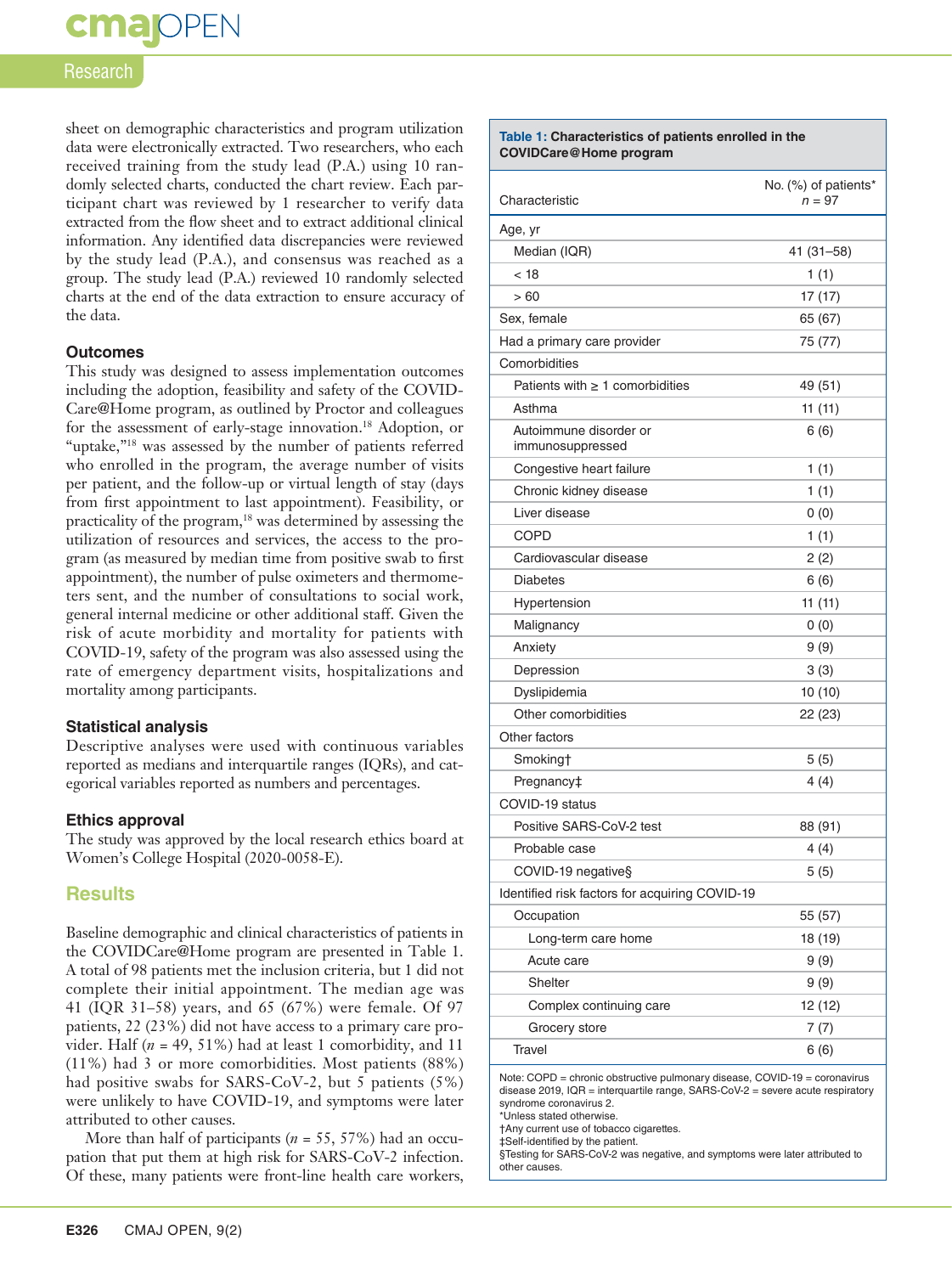Research

including 13 personal support workers (13%), 11 nurses (11%), 5 shelter workers (5%), 1 physician (1%), and 6 patients who worked in cleaning or environmental services in a health care setting (6%).

## **Adoption, feasibility and safety**

Table 2 highlights the adoption of the program. Over the study period, 97 patients had at least 1 visit, with a median of 4 (IQR 2–5) visits per patient; there was a total of 415 visits (62% booked as video visits). The median virtual length of follow-up was 8 (IQR 5–10) days. Figure 1 includes details on

| Table 2: COVIDCare@Home measures of program adoption                         |                                                |  |
|------------------------------------------------------------------------------|------------------------------------------------|--|
| Measure                                                                      | No. $(\%)$ or median (IQR)<br>$n = 415$ visits |  |
| Visits with family physician<br>or resident                                  | 251 (60.5)                                     |  |
| Visits with registered nurse                                                 | 164 (39.5)                                     |  |
| Visits per patient                                                           | $4(2-5)$                                       |  |
| Time from results of<br>SARS-CoV-2 testing to first<br>visit. d <sup>*</sup> | $3(2-4)$                                       |  |
| Length of follow-up in<br>program, d <sup>+</sup>                            | $8(5-10)$                                      |  |
| Note: $IQR =$ interguartile range, SARS-CoV-2 = severe acute respiratory     |                                                |  |

syndrome coronavirus 2.

\**n* = 94; 3 patients were not tested for SARS-CoV-2.

†Length of follow-up is the time from the first appointment to the last.

the number of visits per patient, and Figure 2 shows the cumulative number of appointments by week. Table 3 documents program feasibility, including access and utilization of program services.

Program safety metrics, outlined in Table 4, show that 4 patients visited the emergency department while in the program, and 2 were referred through the program. There were no hospitalizations or deaths during the study period.

## **Interpretation**

Analysis of the first 97-patient cohort in the COVIDCare@ Home program shows that a team-based, family medicine–led remote monitoring program for COVID-19 is feasible and safe. The median length of follow-up of 8 days in the program and the median of 4 visits per patient suggest strong patient adoption and retention over the typical time course of COVID-19. Preliminary analysis shows the program was safe, with limited need to transfer care to the emergency department, and no hospitalizations or deaths.

Remote monitoring programs have been described in the literature from several countries, including another from Canada (1 reference from preprint).5,6,13,14,19,20 They vary in intensity of resource use, with COVIDCare@Home sitting between the low-intensity models that use low-touch monitoring, such as automated daily surveys, and those of higher intensity with multiple check-ins per day (1 reference from preprint).14,19 For programs with similar patient populations to COVIDCare@Home, the emergency department and hospital admission rates were all relatively low (1%–12%); however,



**Figure 1:** Histogram of total number of visits per patient.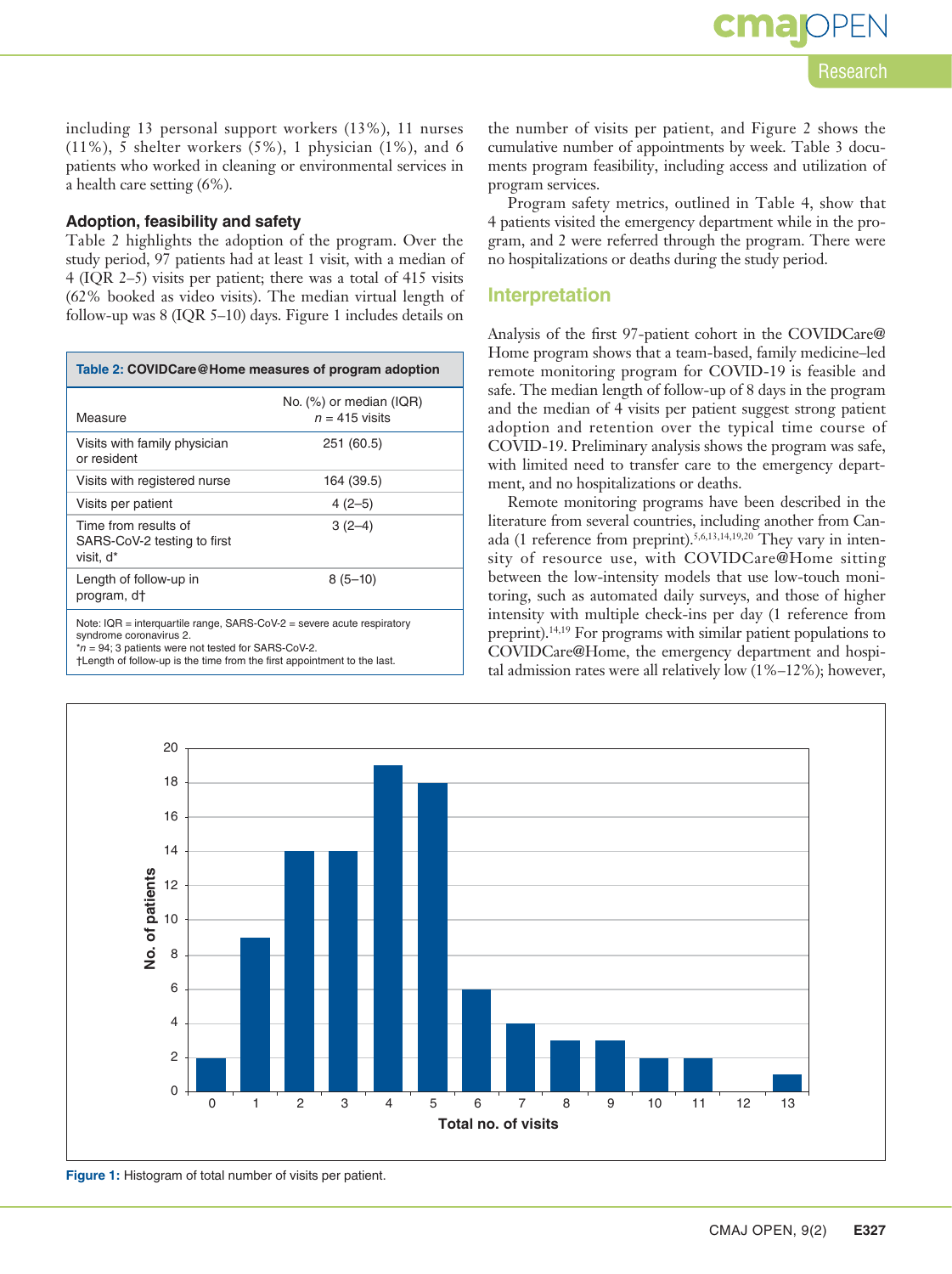## Research

cma

DPEN



**Figure 2:** Line graph of cumulative number of appointments by week.

direct comparison is challenging owing to heterogenous patient populations and different data-reporting approaches.

Our model was family medicine led, whereas other programs were led by specialists or a mix of different clinicians.<sup>5,6,13,20</sup> Initial results suggest our approach can manage the wide range of medical symptoms and comorbidities prevalent in patients

| Table 3: COVIDCare@Home measures of program<br>feasibility                                   |                                         |  |
|----------------------------------------------------------------------------------------------|-----------------------------------------|--|
| Measure                                                                                      | $No.$ $(\%)$ of<br>patients<br>$n = 97$ |  |
| Patient sent a(n)                                                                            |                                         |  |
| Oximeter                                                                                     | 24 (25)                                 |  |
| Thermometer                                                                                  | 5(5)                                    |  |
| Virtual consultation with general internal<br>medicine physician, for the following reasons: | 4(4)                                    |  |
| Worsening symptoms                                                                           | 2(2)                                    |  |
| Comorbidity management                                                                       | 1(1)                                    |  |
| Rule out other disease                                                                       | 1(1)                                    |  |
| Virtual consultation with social worker, for the<br>following reasons:                       | 16 (16)                                 |  |
| For support to find a primary care provider                                                  | 9(9)                                    |  |
| For support with financial or food insecurity                                                | 6(6)                                    |  |
| For mental health support                                                                    | 4(4)                                    |  |
| Pharmacy consultation                                                                        | 6(6)                                    |  |
| Acute ambulatory care unit consultation                                                      | 1(1)                                    |  |

with COVID-19. Additional support by a specialist was required in a few cases and often could be provided virtually. Although 77% of patients reported having a primary care provider, many stayed in the program as it filled a gap in health care services during the early lockdown stage of the pandemic when access to primary care was reduced. The second wave of COVID-19 in Canada had a higher proportion of low-risk patients, so there is an opportunity to scale up this service by supporting community-based primary care providers to care for their own patients where possible.

Our team-based model and primary care expertise enabled us to support the mental health and social needs of patients, when appropriate. This was particularly relevant as 25% of our patients belonged to occupational groups (personal support, shelter and environmental services workers) that make them more likely to contract SARS-CoV-2 and more likely to have other risks for poor health outcomes.<sup>21</sup> For example,

| Table 4: COVIDCare@Home measures of<br>program safety |                                    |  |
|-------------------------------------------------------|------------------------------------|--|
| Measure                                               | No. (%) of<br>patients<br>$n = 97$ |  |
| Emergency department visits                           | 4 (4)                              |  |
| Self-referred                                         | 2(2)                               |  |
| Referred through program                              | 2(2)                               |  |
| Hospitalizations                                      |                                    |  |
| Deaths                                                |                                    |  |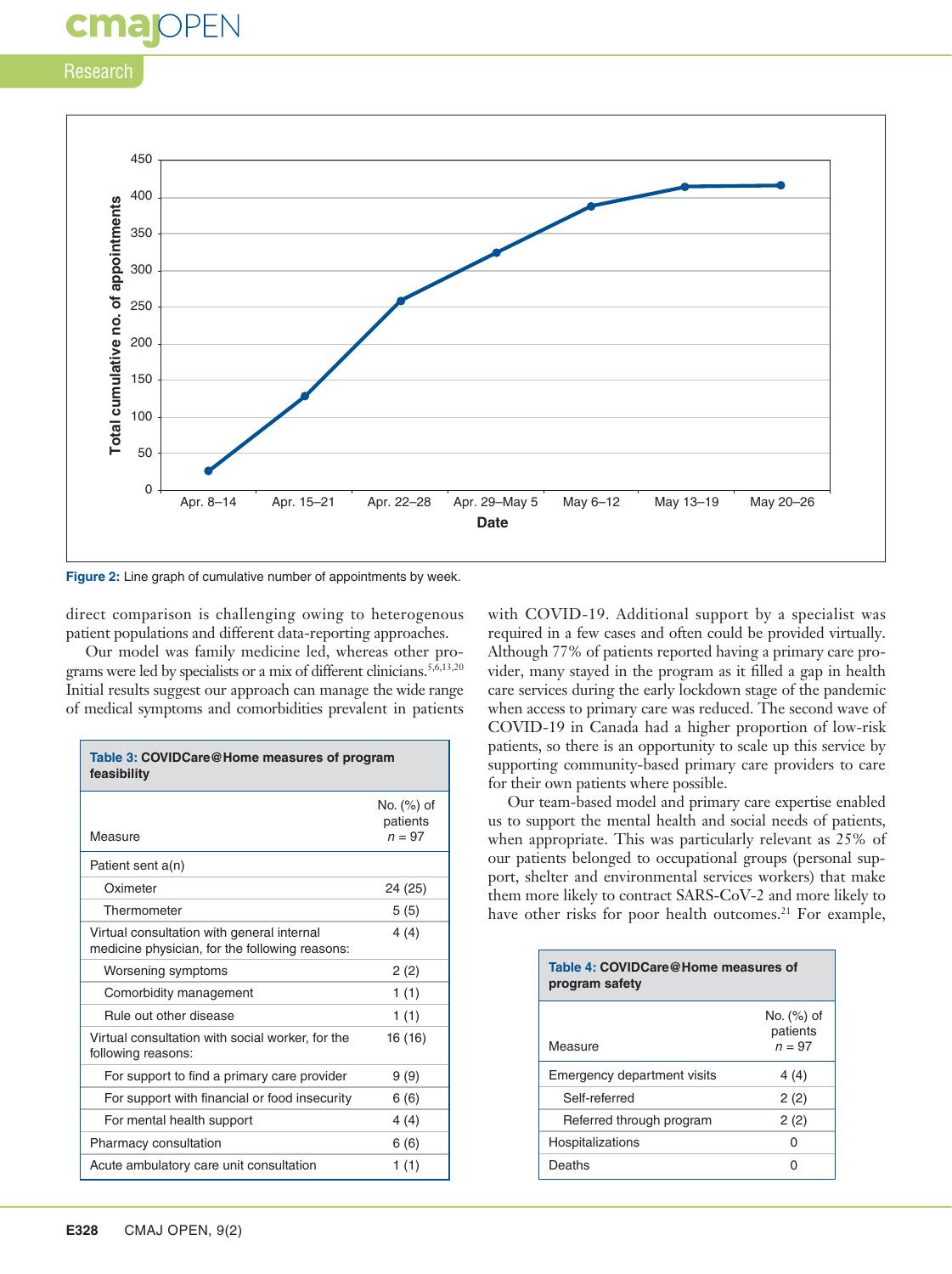personal support workers are likely to be racialized, to be women and to have precarious employment arrangements.<sup>22</sup> This aligns with several studies showing that women, people of colour and recent immigrants have higher rates of COVID-19 and worse outcomes.23–26 A quarter of our patients did not have a regular primary care provider, which may reflect barriers including language, lack of access to local family physicians and difficulty navigating the health care system.27,28

Although the digital divide remains a concern, the COVIDCare@Home model suggests that well-designed virtual health services may improve access to those who are typically underserved. For example, patients were able to access social workers or mental health providers at no cost, sometimes for critical resources such as access to food. Most published remote monitoring programs for COVID-19 did not include resources to support mental health or address the social determinants of health, though some planned to do so (1 reference from preprint).5,19 These are a key part of the care of people with COVID-19, to support them in maintaining quarantine and to ensure better outcomes.

#### **Limitations**

Given the early stage of this program, this study has several limitations. We have included the first 97 patients, who were enrolled in the first 5 weeks of the program. Further, the sample population was biased by the local COVID-19 testing prioritization at the time (focusing on health care workers).1 Patients who lived in long-term care settings were not included in the program, as there were other services available to support their unique health needs. Flexible use of telephones or video enabled broad access, but patients without access to a telephone could not participate. The initial model was fairly resource intensive, with coverage 7 days a week from all team members. The program was modified in response to fluctuations in need, and with the current rise in cases, the use of electronic surveys, remote monitoring apps, automated dashboards and greater integration of a primary care provider are being explored to rapidly adjust capacity. This study did not include a control group to measure efficacy directly, but a detailed programmatic evaluation including incorporation of patient and provider experience is underway to quantify the impact of COVIDCare@Home.

#### **Conclusion**

This study showed that a multidisciplinary, family medicine– led remote monitoring program for outpatients with COVID-19 is safe and feasible. The primary care model may be more adaptable to evolving patient and system needs, and easier to replicate in settings with limited access to specialty care. Given that certain populations are disproportionally affected by COVID-19, remote monitoring programs should consider how to improve health equity through increased virtual supports to address social determinants of health. Virtual care approaches like COVIDCare@Home that provide primary care support to patients, particularly those with more complex health and social needs, may be an important part of ongoing health system efforts to manage subsequent waves of COVID-19. Such approaches may also offer models for exploring holistic remote home monitoring subsequent to the pandemic.

#### **References**

- 1. Hospitalizations, intensive care unit (ICU), mechanical ventilation and deaths. Ottawa: Public Health Agency of Canada; updated 2021 Feb. 16. Available: https://health-infobase.canada.ca/covid-19/epidemiological-summary-covid-19 -cases.html#a7 (accessed 2020 Dec. 13).
- 2. Greenhalgh T, Koh GCH, Car J. COVID-19: a remote assessment in primary care. *BMJ* 2020;368:m1182.
- 3. Berlin DA, Gulick RM, Martinez FJ. Severe COVID-19. *N Engl J Med* 2020;383:2451-60.
- 4. Gandhi RT, Lynch JB, Del Rio C. Mild or moderate COVID-19. *N Engl J Med* 2020;383:1757-66.
- 5. Medina M, Babiuch C, Card M, et al. Home monitoring for COVID-19. *Cleve Clin J Med* 2020 June 11 [Epub ahead of print]. doi: 10.3949/ccjm.87a. ccc028.
- 6. Lam PW, Sehgal P, Andany N, et al. A virtual care program for outpatients diagnosed with COVID-19: a feasibility study. *CMAJ Open* 2020;8:E407-13.
- 7. Argenziano MG, Bruce SL, Slater CL, et al. Characterization and clinical course of 1000 patients with coronavirus disease 2019 in New York: retro-
- spective case series. *BMJ* 2020;369:m1996. 8. Song J-Y, Yun J-G, Noh J-Y, et al. COVID-19 in South Korea: challenges of subclinical manifestations. *N Engl J Med* 2020;382:1858-9.
- 9. Noh JY, Yoon JG, Seong H, et al. Asymptomatic infection and atypical manifestations of COVID-19: comparison of viral shedding duration. *J Infect* 2020;81:816-46.
- 10. Naderpour Z, Saeedi M. A primer on COVID-19 for clinicians: clinical manifestation and natural course. *Front Emerg Med* 2020;4:e62.
- 11. Majeed A, Maile EJ, Bindman AB. The primary care response to COVID-19 in England's National Health Service. *J R Soc Med* 2020;113:208-10. 12. Williams S, Tsiligianni I. COVID-19 poses novel challenges for global pri-
- mary care. *NPJ Prim Care Respir Med* 2020;30:30.
- 13. Kricke G, Roemer PE, Barnard C, et al. Rapid implementation of an outpatient COVID-19 monitoring program. *NEJM Catal* 2020 June 16. doi: 10.1056/CAT.20.0214.
- 14. Annis T, Pleasants S, Hultman G, et al. Rapid implementation of a COVID-19 remote patient monitoring program. *J Am Med Inform Assoc* 2020;27: 1326-30.
- 15. McIsaac WJ, Upshur R, Kukan S. Challenges in the virtual assessment of COVID-19 infections in the community. *Can Fam Physician* 2021;67:e6-8.
- 16. Interim clinical guidance for management of patients with confirmed coronavirus disease (COVID-19). Atlanta: Centers for Disease Control and Prevention; 2020. Available: https://stacks.cdc.gov/view/cdc/89980 (accessed 2020 Nov. 20).
- 17. Case definition: coronavirus disease (COVID-19). Toronto: Ontario Ministry of Health; 2020. Available: www.health.gov.on.ca/en/pro/programs/public health/coronavirus/docs/2019\_case\_definition.pdf (accessed 2020 Nov. 20).
- 18. Proctor E, Silmere H, Raghavan R, et al. Outcomes for implementation research: conceptual distinctions, measurement challenges, and research agenda. *Adm Policy Ment Health* 2011;38:65-76.
- 19. Hutchings O, Dearing C, Jagers D, et al. Virtual health care for community management of patients with COVID-19 [preprint]. *medRxiv* 2020 May 15. doi: 10.1101/2020.05.11.20082396.
- 20. Xu H, Huang S, Qiu C, et al. Monitoring and management of home-quarantined patients with COVID-19 using a WeChat-based telemedicine system: retrospective cohort study. *J Med Internet Res* 2020;22:e19514.
- 21. COVID-19 and the social determinants of health: What do we know? Toronto: Toronto Public Health; 2020. Available: www.toronto.ca/wp-content/ uploads/2020/07/956b-SDOHandCOVID19\_Summary\_2020July1.pdf (accessed 2020 Nov. 20).
- 22. Van Houtven CH, DePasquale N, Coe NB. Essential long-term care workers commonly hold second jobs and double- or triple-duty caregiving roles. *J Am Geriatr Soc* 2020;68:1657-60.
- Laurencin CT, McClinton A. The COVID-19 pandemic: a call to action to identify and address racial and ethnic disparities. *J Racial Ethn Health Disparities* 2020;7:398-402.
- 24. Kantamneni N. The impact of the COVID-19 pandemic on marginalized populations in the United States: a research agenda. *J Vocat Behav* 2020; 119:103439.
- 25. COVID-19 in racial and ethnic minority groups. Atlanta: Centers for Disease Control and Prevention; updated 2020 Dec. 10. Available: www.cdc.gov/ coronavirus/2019-ncov/community/health-equity/racial-ethnic-disparities/ index.html (accessed 2020 Nov. 20).
- 26. Garg S, Kim L, Whitaker M, et al. Hospitalization rates and characteristics of patients hospitalized with laboratory-confirmed coronavirus disease 2019: COVID-NET, 14 states, March 1–30, 2020. *MMWR Morb Mortal Wkly Rep* 2020;69:458-64.